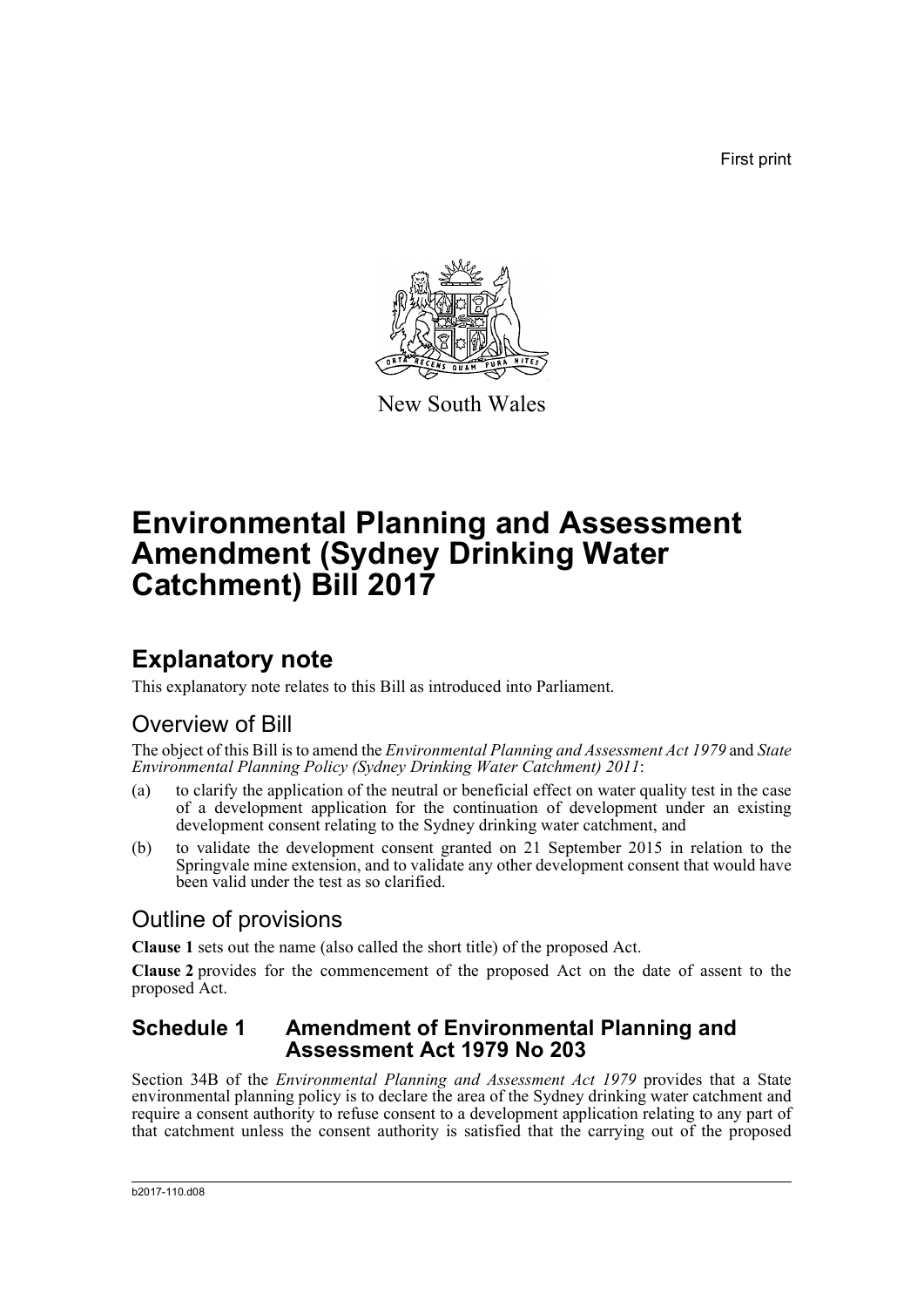Environmental Planning and Assessment Amendment (Sydney Drinking Water Catchment) Bill 2017 [NSW] Explanatory note

development would have a neutral or beneficial effect on the quality of water. *State Environmental Planning Policy (Sydney Drinking Water Catchment) 2011* is the relevant Policy for that purpose. Development (such as mining) is often granted consent for a limited time or for a limited area or other limit on the intensity of the development (with the expectation that future development applications would be made and assessed for the continuation of the development by way of an extension or expansion of the carrying out of the development). In the case of any such future development application, the practice has been not to refuse consent on the basis of the neutral or beneficial test unless the extension or expansion of the development would have an additional adverse impact than the impact that would have been caused by a continuation of the development under similar conditions as the existing development consent. A development consent was granted on this basis by the Planning Assessment Commission on 21 September 2015 in relation to the Springvale mine extension. The Land and Environment Court (*4nature Incorporated v Centennial Springvale Pty Ltd* [2016] NSWLEC 121) upheld the validity of the development consent because the impact on water quality under the continued development consent was likely to be less than the impact under the existing consent. However, the Supreme Court on appeal (*4nature Incorporated v Centennial Springvale Pty Ltd* [2017] NSWCA 191) determined that in the case of such continued development, the consent authority cannot have regard to any impact under a development consent that has expired and accordingly is required to refuse consent if the continued development is likely to have any adverse impact on the quality of water.

**Schedule 1 [1]** amends section 34B to enable the relevant State environmental planning policy to deal with the application of the neutral or beneficial test in the case of proposed development that extends or expands existing development. **Schedule 2** amends that Policy to confirm the practice that has been previously followed for any development (such as mining) for which development consent is limited to the carrying out of the development for a particular time or to a particular area or intensity, but which was likely to be the subject of future applications for consent for its extension or expansion.

**Schedule 1 [4]** validates the development consent granted on 21 September 2015 in relation to the Springvale mine extension and any mining lease granted or other thing done or omitted in reliance on that development consent. The amendment precludes a challenge to any other development consent that would have been valid if the clarifying amendments made by the proposed Act had been in force at the time the consent was granted.

**Schedule 1 [2]** removes a spent provision.

**Schedule 1 [3]** makes a consequential amendment.

### **Schedule 2 Amendment of State Environmental Planning Policy (Sydney Drinking Water Catchment) 2011**

The Schedule amends the Policy in relation to the neutral or beneficial test in the manner outlined above.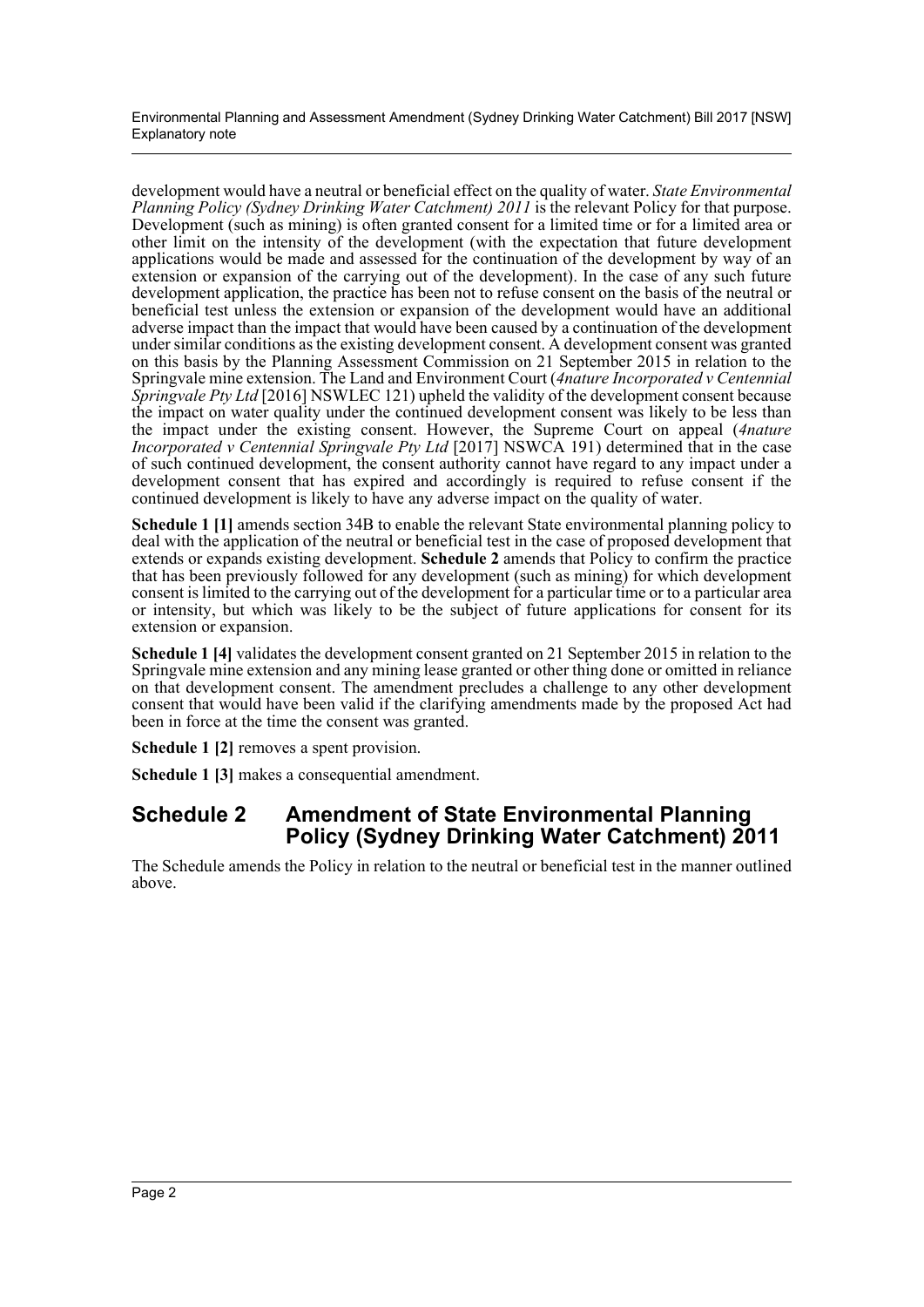First print



New South Wales

# **Environmental Planning and Assessment Amendment (Sydney Drinking Water Catchment) Bill 2017**

## **Contents**

|            |                                                                                                          | Page          |
|------------|----------------------------------------------------------------------------------------------------------|---------------|
|            | Name of Act                                                                                              | 2             |
|            | Commencement                                                                                             | $\mathcal{P}$ |
| Schedule 1 | Amendment of Environmental Planning and Assessment Act 1979<br><b>No 203</b>                             |               |
| Schedule 2 | <b>Amendment of State Environmental Planning Policy (Sydney</b><br><b>Drinking Water Catchment) 2011</b> | 5             |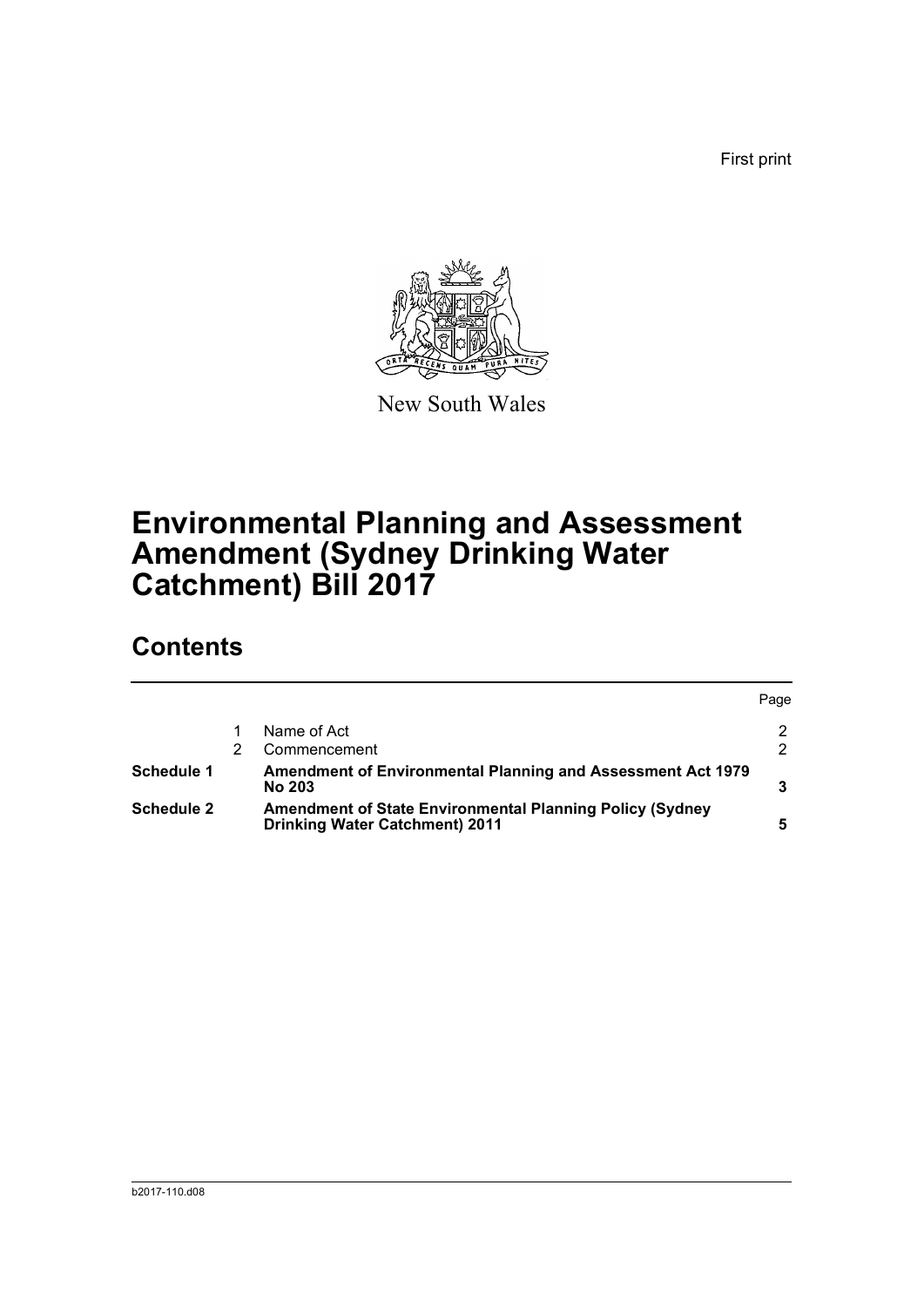

New South Wales

## **Environmental Planning and Assessment Amendment (Sydney Drinking Water Catchment) Bill 2017**

No , 2017

#### **A Bill for**

An Act to amend the *Environmental Planning and Assessment Act 1979* and *State Environmental Planning Policy (Sydney Drinking Water Catchment) 2011* to clarify the test for granting development consent in relation to the Sydney drinking water catchment and to validate a development consent relating to the Springvale mine extension.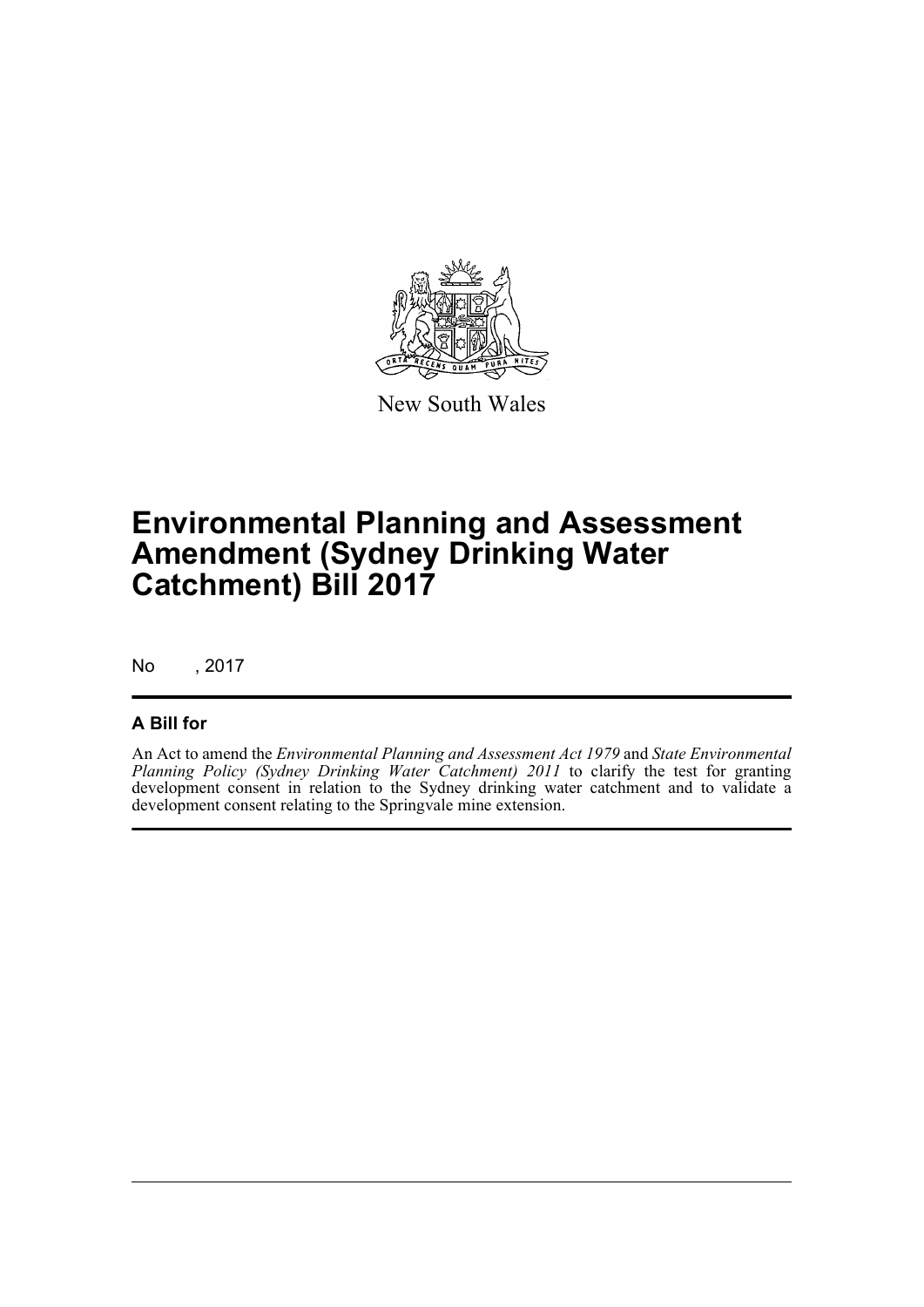Environmental Planning and Assessment Amendment (Sydney Drinking Water Catchment) Bill 2017 [NSW]

<span id="page-4-1"></span><span id="page-4-0"></span>

| The Legislature of New South Wales enacts:                                                                            |                     |
|-----------------------------------------------------------------------------------------------------------------------|---------------------|
| Name of Act                                                                                                           | 2                   |
| This Act is the <i>Environmental Planning and Assessment Amendment (Sydney</i><br>Drinking Water Catchment) Act 2017. | 3<br>$\overline{4}$ |
| Commencement                                                                                                          |                     |
| This Act commences on the date of assent to this Act.                                                                 | 6                   |
|                                                                                                                       |                     |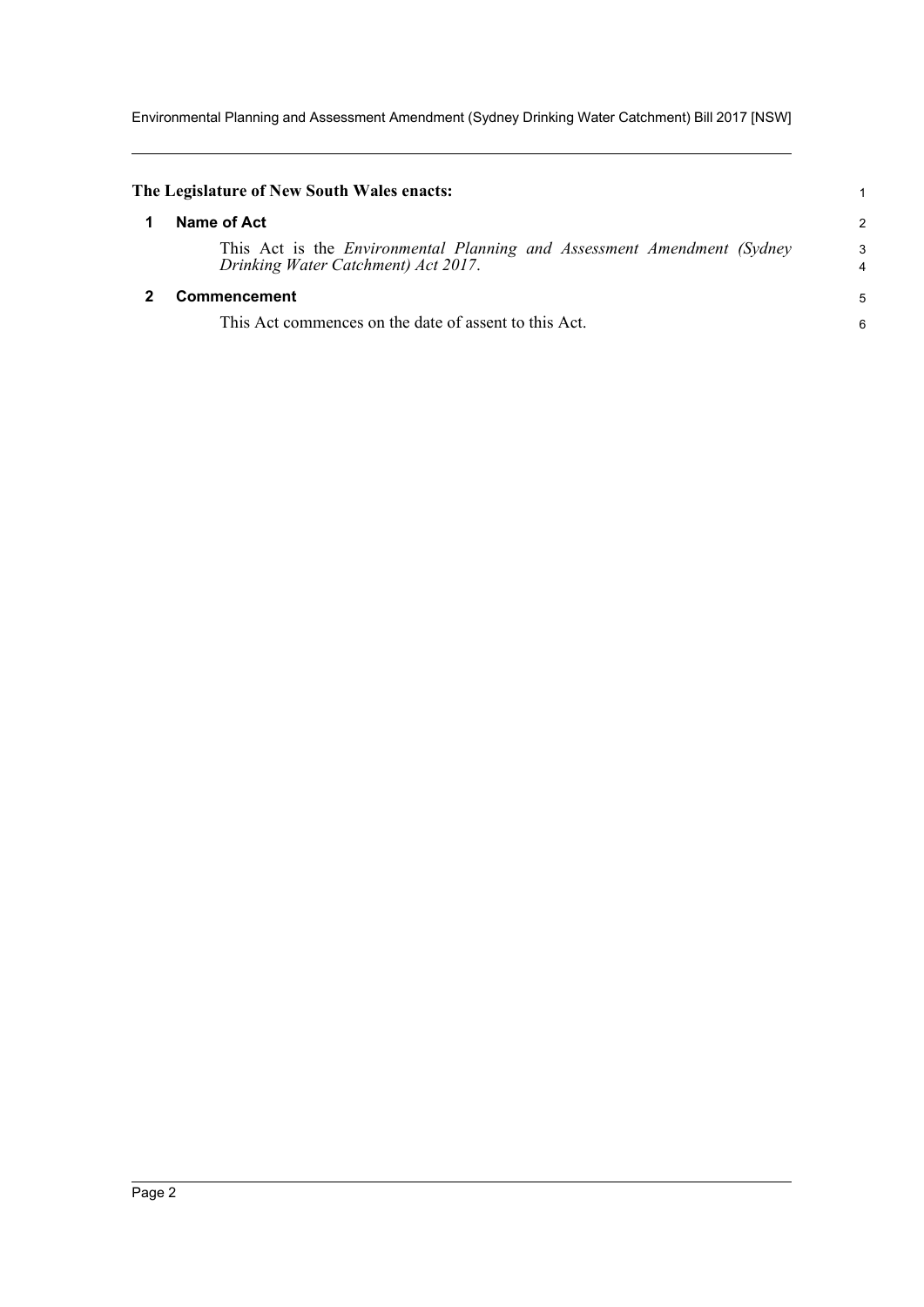1 2

### <span id="page-5-0"></span>**Schedule 1 Amendment of Environmental Planning and Assessment Act 1979 No 203**

| [1]   | Section 34B Special provision for development in Sydney water catchment relating<br>to water quality |                                                                                                                                                                                                                                                                                                                                                                                                                                                                                                                                 |                                        |  |
|-------|------------------------------------------------------------------------------------------------------|---------------------------------------------------------------------------------------------------------------------------------------------------------------------------------------------------------------------------------------------------------------------------------------------------------------------------------------------------------------------------------------------------------------------------------------------------------------------------------------------------------------------------------|----------------------------------------|--|
|       | Insert after section $34B(2)$ :                                                                      |                                                                                                                                                                                                                                                                                                                                                                                                                                                                                                                                 |                                        |  |
|       | (2A)                                                                                                 | A State environmental planning policy that requires proposed development to<br>have a neutral or beneficial effect on the quality of water may deal with the<br>application of that test in the case of proposed development that extends or<br>expands existing development.                                                                                                                                                                                                                                                   | 6<br>7<br>8<br>9                       |  |
| $[2]$ | Section 34B (3)                                                                                      |                                                                                                                                                                                                                                                                                                                                                                                                                                                                                                                                 | 10                                     |  |
|       | Omit the subsection and the note to the subsection.                                                  |                                                                                                                                                                                                                                                                                                                                                                                                                                                                                                                                 |                                        |  |
| $[3]$ |                                                                                                      | Schedule 7, heading                                                                                                                                                                                                                                                                                                                                                                                                                                                                                                             | 12                                     |  |
|       |                                                                                                      | Omit "Transferred provisions". Insert instead "Special provisions".                                                                                                                                                                                                                                                                                                                                                                                                                                                             | 13                                     |  |
| [4]   | <b>Schedule 7</b>                                                                                    |                                                                                                                                                                                                                                                                                                                                                                                                                                                                                                                                 |                                        |  |
|       | Insert at the end of the Schedule:                                                                   |                                                                                                                                                                                                                                                                                                                                                                                                                                                                                                                                 |                                        |  |
|       | Part 4                                                                                               | Validation of development consent relating to<br>Springvale mine extension etc                                                                                                                                                                                                                                                                                                                                                                                                                                                  | 16<br>17                               |  |
|       | 8                                                                                                    | <b>Definitions</b>                                                                                                                                                                                                                                                                                                                                                                                                                                                                                                              | 18                                     |  |
|       |                                                                                                      | In this Part:                                                                                                                                                                                                                                                                                                                                                                                                                                                                                                                   | 19                                     |  |
|       |                                                                                                      | <b>Springvale mine extension development consent</b> means the development<br>consent granted, or purported to have been granted, on 21 September 2015<br>with respect to State significant development application number SSD 5594<br>(being the development consent the subject of the proceedings in 4nature<br>Incorporated v Centennial Springvale Pty Ltd [2017] NSWCA 191), together<br>with any modifications of that consent granted or purported to have been<br>granted before the commencement of the amending Act. | 20<br>21<br>22<br>23<br>24<br>25<br>26 |  |
|       |                                                                                                      | the amending Act means the Environmental Planning and Assessment<br>Amendment (Sydney Drinking Water Catchment) Act 2017.                                                                                                                                                                                                                                                                                                                                                                                                       | 27<br>28                               |  |
|       |                                                                                                      | <i>this Act</i> includes:                                                                                                                                                                                                                                                                                                                                                                                                                                                                                                       | 29                                     |  |
|       |                                                                                                      | the regulations under this Act, and<br>(a)                                                                                                                                                                                                                                                                                                                                                                                                                                                                                      | 30                                     |  |
|       |                                                                                                      | State Environmental Planning Policy (Sydney Drinking Water<br>(b)<br><i>Catchment</i> ) 2011 and any other environmental planning instrument.                                                                                                                                                                                                                                                                                                                                                                                   | 31<br>32                               |  |
|       | 9                                                                                                    | Validation of Springvale mine extension development consent                                                                                                                                                                                                                                                                                                                                                                                                                                                                     | 33                                     |  |
|       | (1)                                                                                                  | The Springvale mine extension development consent is validated (to the extent<br>of any invalidity), and is taken:                                                                                                                                                                                                                                                                                                                                                                                                              | 34<br>35                               |  |
|       |                                                                                                      | to have been duly granted in accordance with this Act and otherwise in<br>(a)<br>accordance with law, and                                                                                                                                                                                                                                                                                                                                                                                                                       | 36<br>37                               |  |
|       |                                                                                                      | to have been duly granted on 21 September 2015, and thereafter to be,<br>(b)<br>and to have been at all relevant times, a valid development consent.                                                                                                                                                                                                                                                                                                                                                                            | 38<br>39                               |  |
|       | (2)                                                                                                  | Without limiting subclause $(1)$ , the granting of a mining lease or any other<br>thing done or omitted to be done on or after 21 September 2015 is as valid as                                                                                                                                                                                                                                                                                                                                                                 | 40<br>41                               |  |
|       |                                                                                                      |                                                                                                                                                                                                                                                                                                                                                                                                                                                                                                                                 |                                        |  |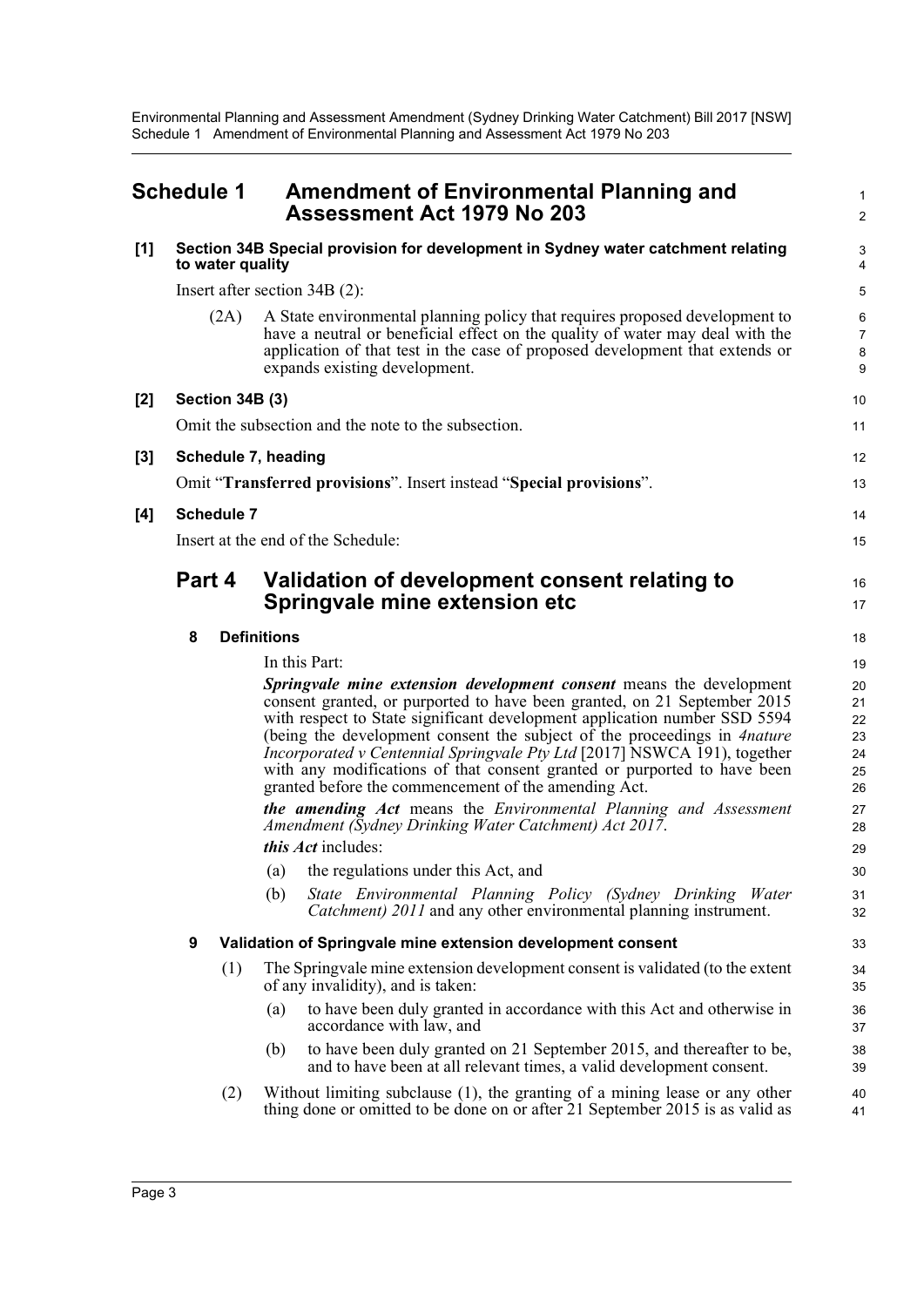it would have been had the development consent concerned been in force when the mining lease was granted or the thing was done or omitted.

- (3) This clause has effect despite the existence of any proceedings pending in any court immediately before the commencement of the amending Act or the decision in any such proceedings or in any other proceedings instituted before that commencement.
- (4) If any proceedings are withdrawn or terminated (or any decision in any proceedings no longer has effect) because of the operation of the amending Act, the Treasurer may, in the absolute discretion of the Treasurer, pay to any party to those proceedings the whole or any part of any amount that the Attorney General, on application made to the Attorney General in writing by or on behalf of that party, certifies as being the costs of or incidental to the proceedings reasonably incurred by that party. This subclause does not apply to any party to the proceedings to whom or for whose benefit a development consent the subject of the proceedings was granted.

#### **10 Other development consents not subject to challenge**

- (1) This clause applies to any development consent granted, or purported to have been granted, before the commencement of the amending Act (other than the Springvale mine extension development consent) to which *State Environmental Planning Policy (Sydney Drinking Water Catchment) 2011* applied.
- (2) After the commencement of the amending Act, any such development consent is not subject to challenge on the ground that it was not granted in accordance with this Act and *State Environmental Planning Policy (Sydney Drinking Water Catchment) 2011* if the development consent was granted in accordance with this Act and that Policy, as amended by the amending Act.